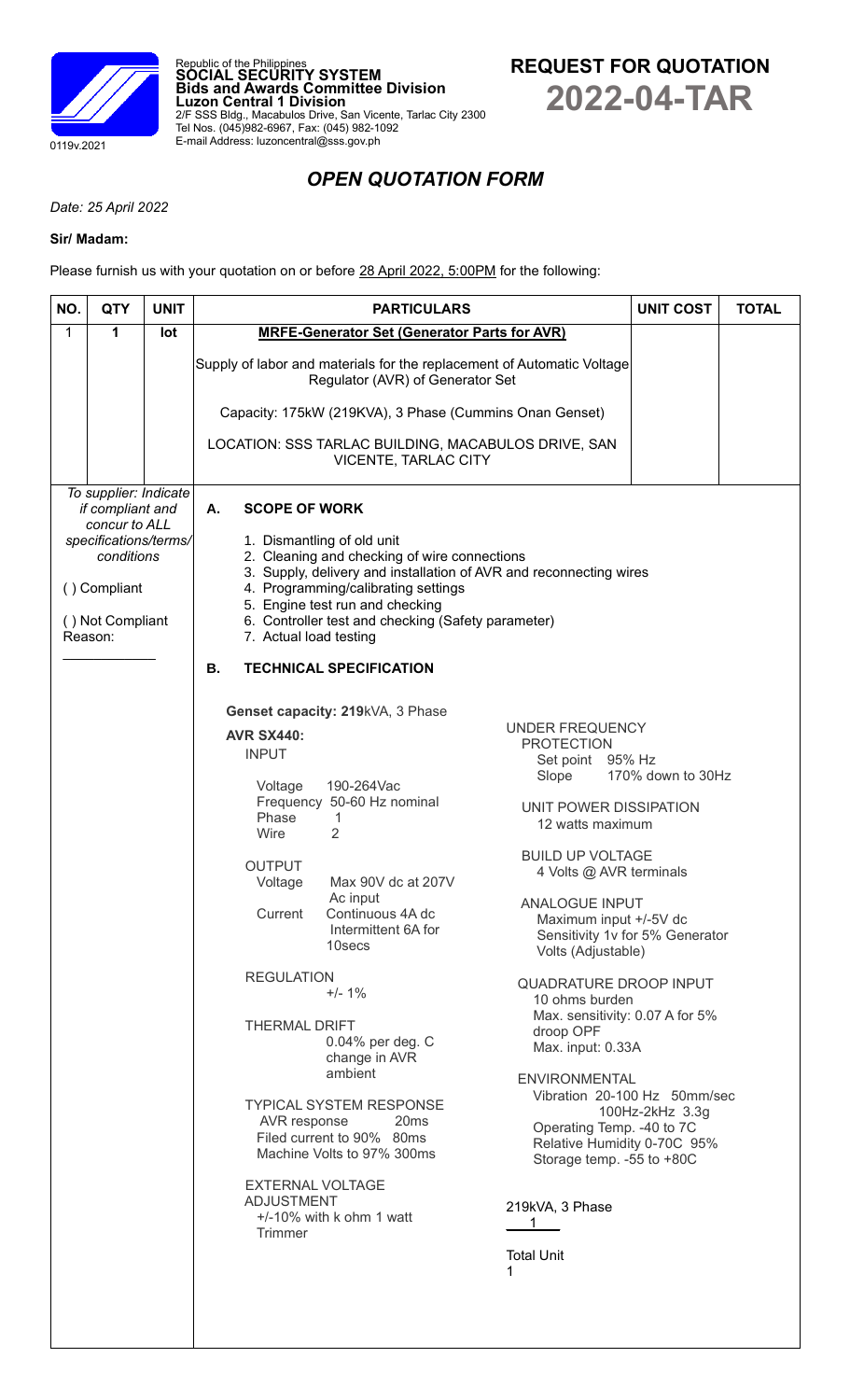| To supplier: Indicate | C. | <b>DURATION OF THE PROJECT</b>                                                                                                                                                                                                             |
|-----------------------|----|--------------------------------------------------------------------------------------------------------------------------------------------------------------------------------------------------------------------------------------------|
| if compliant and      |    | The duration period of the project is fourteen (14) calendar days upon receipt of PO/JO.                                                                                                                                                   |
| concur to ALL         |    |                                                                                                                                                                                                                                            |
| specifications/terms/ | D. | <b>MODE OF PAYMENT</b>                                                                                                                                                                                                                     |
| conditions            |    | Upon completion and acceptance of the project. Effectivity; Upon signing of Maintenance<br>Agreement                                                                                                                                       |
| () Compliant          |    |                                                                                                                                                                                                                                            |
|                       | Е. | <b>WARRANTY</b>                                                                                                                                                                                                                            |
| () Not Compliant      |    | One (1) year warranty on supplied materials/parts and labor                                                                                                                                                                                |
| Reason:               |    |                                                                                                                                                                                                                                            |
|                       | F. | <b>TECHNICAL</b>                                                                                                                                                                                                                           |
|                       |    | The service provider shall submit a list of qualified technical personnel nominated to<br>conduct the preventive maintenance supported with certificate of training in the operation,<br>maintenance and repair of generator sets.         |
|                       | G. | <b>PENALTY</b><br>Failure to comply the works within the specified schedule, a liquidated damage will be<br>imposed against the service provider in the amount equivalent to 1/10 of 1% of the project<br>cost per calendar days of delay. |
|                       | Н. | <b>OTHERS</b>                                                                                                                                                                                                                              |
|                       |    | All repairs to be conducted on the unit shall be reported first to BSSD.<br>1.                                                                                                                                                             |
|                       |    | The service provider shall submit to BSSD and branch concerned a service report<br>2.                                                                                                                                                      |
|                       |    | indicating technical recommendations/advice for any action necessary to maintain<br>and improve the reliability of the equipment. The service report will serve as proof of<br>conduct of repair.                                          |
|                       |    |                                                                                                                                                                                                                                            |

| <b>Grand Total Approved Budget Contract:</b><br>Php 60,345.00 |                                                                          |  |  |  |
|---------------------------------------------------------------|--------------------------------------------------------------------------|--|--|--|
| Name of Proponent: SSS Tarlac Branch                          |                                                                          |  |  |  |
|                                                               | Purchase Request dated 04/20/2022 received by BACD Sec. dated 04/21/2022 |  |  |  |
| <b>Delivery Terms:</b>                                        | 14 calendar days upon receipt of PO/JO                                   |  |  |  |
| <b>Payment Terms:</b>                                         | Upon completion and acceptance of the project.                           |  |  |  |
|                                                               | Effectivity; Upon signing of Maintenance Agreement                       |  |  |  |
| <b>Price validity:</b>                                        | Three (3) months                                                         |  |  |  |

## **NOTE/S:**

- 1) For canvass with an ABC of P 100,000.00 and above, the winning bidder is required to post a Performance Bond from receipt of Notice of Award equivalent to 5% Cash (Goods & Consulting Services) & 10% Cash (Infrastructure), Cashier's/ Manager's Check, Bank Guarantee/ Draft or 30% Surety Bond callable upon demand, of the contract price
- 2) Supplier shall be required to indicate his PhilGEPS Registration Number on the Request for Quotation form.<br>3) SSS shall withhold the applicable taxes from the amount payable in accordance with the BIR requlations.
- SSS shall withhold the applicable taxes from the amount payable in accordance with the BIR regulations.
- 4) Alternative offer shall not be allowed.
- 5) Quantity is subject to change but not to exceed the quantity in the approved PO/JO/LO.
- 6) Award shall be per "LOT BASIS".
- 7) Please accomplish the Request for Quotation (RFQ), sign and submit on or before the deadline to SSS Tarlac Branch, SSS Building, Macabulos Drive, San Vicente, Tarlac City.
- 8) For clarification of details, please contact Ms. Maria Teresa C. Saludadez, (045) 982-3402, or via email address tarlac@sss.gov.ph.

#### **DOCUMENTARY REQUIREMENT:**

**Please submit the below-listed documents together with your quotation. (For previous/regular suppliers, submission of required documents is once a year only (for updating purposes). Copies of the following documents are required to be submitted prior to recommendation of award (evaluation of offer).**

- 1) \*Valid Mayor's / Business Permit<br>2) PhilGEPS Registration Number (I
- 2) PhilGEPS Registration Number (Red Membership) or PhilGEPS Certificate (Platinum Membership)
- 3) Certificate of Registration whichever may be appropriate under existing laws of the Philippines;
	- a. Bureau of Domestic Trade & Industry (DTI) Sole Proprietorship
		- b. Incorporation Papers registered and approved by the Securities & Exchange Commission Partnership/Corporation
		- c. Philippine Contractors Accreditation Board License (PCAB) Contractors/Civil Works
		- d. Cooperative Development Authority (CDA) Cooperatives
- 4) BIR Certificate of Registration Form 2303
- 5) SSS ID Number (Employer/Self-Employed)
- 6) Latest Income/Business Tax Return<br>7) \*Omnibus Sworn Statement (with Se
- 7) \*Omnibus Sworn Statement (with Secretary's Certificate, if applicable)

*\*Per GPPB Resolution No. 09-2020, dated 7 May 2020, Expired Business or Mayor's permit with Official Receipt of renewal application and Unnotarized Omnibus Sworn Statement may be submitted for procurement activities during a State of Calamity, or implementation of community quarantine or similar restrictions subject to compliance therewith after award of contract but before payment.*

## **GENERAL CONDITIONS OF THE CONTRACT:**

- 1. The Supplier shall deliver the goods in accordance with the description and quantity specifications of the Purchase Order/Job Order.
- 2. The Supplier shall deliver the goods within the period indicated in the Purchase Order. A penalty of 1/10 of 1% of the total amount of the items shall be imposed for every day of delay in delivery.
- 3. The Supplier shall deliver Goods/Services which must all be fresh stock, brand-new, unused, properly sealed, and which are not set to expire within two (2) years from date of delivery to SSS, if applicable.
- 4. The Supplier warrants that all the Goods/Services have no defect arising from design, materials, or workmanship or from any act or omission of the Supplier or the manufacturer that may develop under normal use of consumables, if applicable.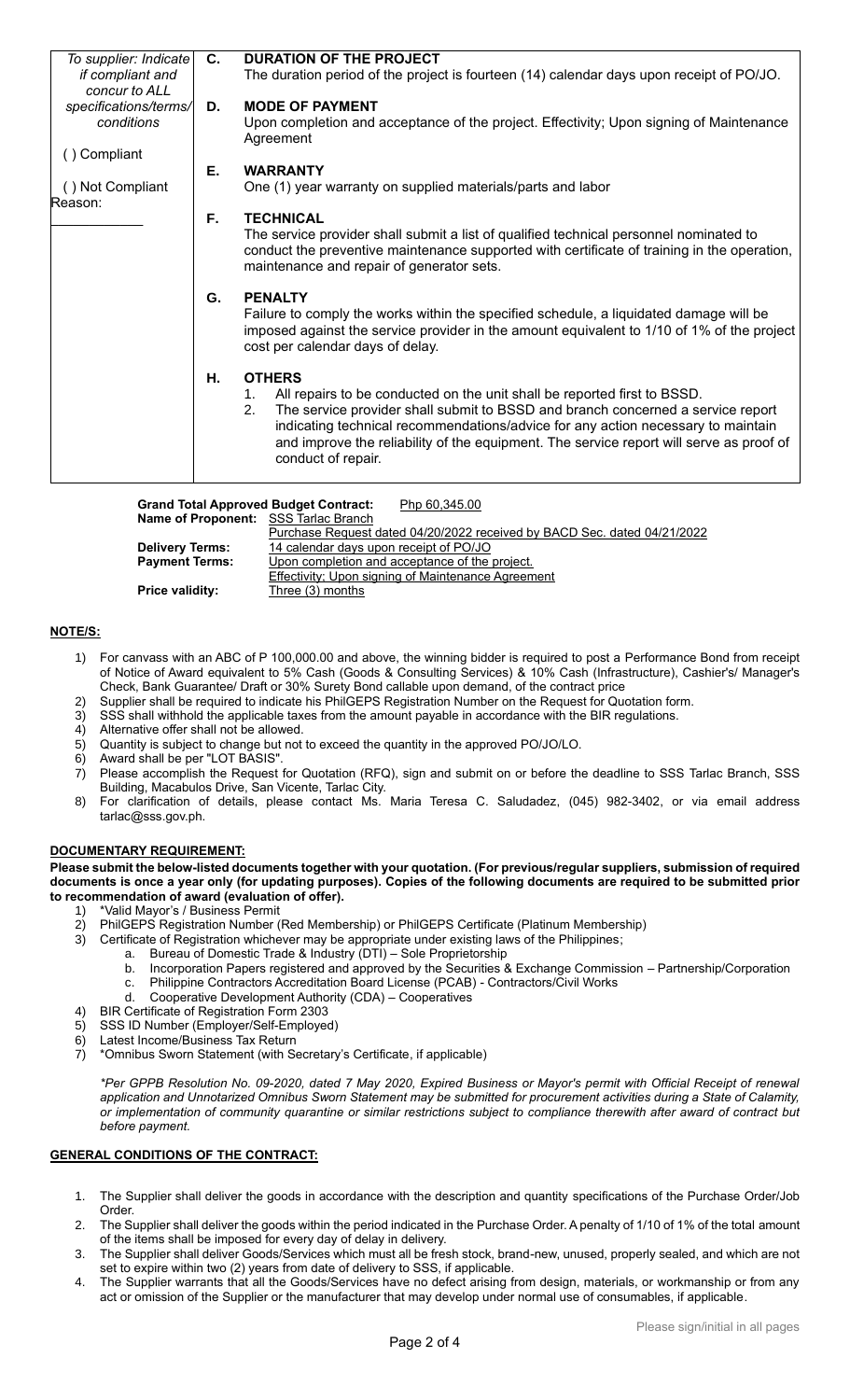- 5. For Goods, the Supplier shall replace any defective item within twenty-four (24) hours from the time that it was notified by SSS of the defect. Defects detected only after the item is installed and used is covered by the replacement warranty which will be in effect for every item until its expiry date. Replacement of defective item shall have no cost to the SSS, if applicable.
- 6. In order to assure that manufacturing defects shall be corrected by the Supplier, a warranty security shall be required from the Supplier for a period of one (1) year. The obligation for the warranty shall be covered, at the Supplier's option, by either retention money in an amount equivalent to five percent (5%) of total purchase price, or a special bank guarantee equivalent to five percent (5%) of the total purchase price with validity period starting from the date of acceptance. The said amounts shall only be released after the lapse of the warranty period.
- If the Supplier, having been notified, fails to remedy the defect(s) within the specified period, the SSS may proceed to take such remedial action as may be necessary, at the Supplier's risk and expense and without prejudice to any other rights which the SSS may have against the Supplier under these Terms and Conditions and under the applicable law.
- 8. The pricing of the Goods/Services shall be in Peso and inclusive of Twelve Percent (12%) Value-Added Tax (VAT).

## **SPECIAL CONDITIONS OF THE CONTRACT:**

- 1) **Confidentiality**. Neither party shall, without the prior written consent of the other, disclose or make available to any person, make public, or use directly or indirectly, except for the performance and implementation of the works, any confidential information acquired from an information holder in connection with the performance of this Agreement, unless: (i) the information is known to the disclosing party, as evidenced by its written records, prior to obtaining the same from the information holder and is not otherwise subject to disclosure restrictions on the disclosing party, (ii) the information is disclosed to the disclosing party by a third party who did not receive the same, directly or indirectly, from an information holder, and who has no obligation of secrecy with respect thereto, or (iii) required to be disclosed by law. The obligation of confidentiality by both parties, as provided herein, shall survive the termination of this Agreement.
- 2) **Merger and Consolidation.** In case of merger, consolidation or change of ownership of SUPPLIER with another company, it is the responsibility of the surviving company/consolidated company/acquiring entity to inform SSS of the change in corporate structure/ownership. Failure to do so shall translate in such company assuming all liabilities of the acquired/merged company under this Agreement.
- 3) **Force Majeure**. SUPPLIER shall not be liable for forfeiture of its performance security, liquidated damages, or termination for default if and to the extent that SUPPLIER's delay in performance or other failure to perform its obligations under this Agreement is the result of a force majeure. For purposes of this Agreement the terms "force majeure" and "fortuitous event" may be used interchangeably. In this regard, a fortuitous event or force majeure shall be interpreted to mean an event which SUPPLIER could not have foreseen, or which though foreseen, was inevitable. It shall not include ordinary unfavorable weather conditions; and any other cause the effects of which could have been avoided with the exercise of reasonable diligence by SUPPLIER. Such events may include, but not limited to, acts of SSS in its sovereign capacity, wars or revolutions, fires, floods, epidemics, quarantine restrictions, and freight embargoes.
- 4) **Non-Assignment.** Neither party may assign the Contract in whole or in part without the consent of the other party.<br>5) Waiver. Failure by either party to insist upon the other the strict performance of any of the terms
- 5) **Waiver.** Failure by either party to insist upon the other the strict performance of any of the terms and conditions hereof shall not be deemed a relinquishment or waiver of any subsequent breach or default of the terms and conditions hereof, which can only be deemed made if expressed in writing and signed by its duly authorized representative. No such waiver shall be construed as modification of any of the provisions of this Agreement or as a waiver of any past or future default or breach hereof, except as expressly stated in such waiver.
- 6) **Cumulative Remedies.** Any and all remedies granted to the parties under the applicable laws and this Agreement shall be deemed cumulative and may, therefore, at the sole option and discretion, be availed of by the aggrieved party simultaneously, successively, or independently.
- 7) **No employer-employee Relationship.** It is expressly and manifestly understood and agreed upon that the employees of the SUPPLIER assigned to perform the PROJECT are not employees of SSS. Neither is there an employer-employee relationship between SSS and the SUPPLIER. This Agreement does not create an employer-employee relationship between SSS and the SUPPLIER including its personnel; that the PROJECT rendered by the personnel assigned by the SUPPLIER to SSS in the performance of its obligation under this Agreement do not represent government service and will not be credited as such; that its personnel assigned to SSS are not entitled to benefits enjoyed by SSS' officials and employees such as Personal Economic Relief Allowance (PERA), Representation and Transportation Allowance (RATA), ACA, etc.; that these personnel are not related within the third degree of consanguinity or affinity to the contracting officer and appointing authority of SSS; that they have not been previously dismissed from the government service by reason of an administrative case; that they have not reached the compulsory retirement age of sixty-five (65); and that they possess the education, experience and skills required to perform the job. The SUPPLIER hereby acknowledges that no authority has been given by SSS to hire any person as an employee of the latter. Any instruction given by SSS or any of its personnel to the SUPPLIER's employees are to be construed merely as a measure taken by the former to ensure and enhance the quality of PROJECT performed hereunder. The SUPPLIER shall, at all times, exercise supervision and control over its employees in the performance of its obligations under this Agreement.
- 8) **Partnership.** Nothing in this Agreement shall constitute a partnership between the parties. No party or its agents or employees shall be deemed to be the agent, employee or representative of any other party.
- 9) **Compliance with SS Law.** SUPPLIER shall report all its employees to SSS for coverage and their contributions, as well as all amortizations for salary/education/calamity and other SSS loans shall be updated. Should SUPPLIER fail to comply with its obligation under the provisions of the SS Law and Employees' Compensation Act, SSS shall have the authority to deduct any unpaid SS and EC contributions, salary, educational, emergency and/or calamity loan amortizations, employer's liability for damages, including interests and penalties from SUPPLIER's receivables under this Agreement. Further, prescription does not run against SSS for its failure to demand SS contributions or payments from SUPPLIER. Moreover, SUPPLIER shall forever hold in trust SS contributions or payments of its employees until the same is fully remitted to SSS.
- 10) **Compliance with Labor Laws.** SUPPLIER, as employer of the personnel assigned to undertake the PROJECT, shall comply with all its obligations under existing laws and their implementing rules and regulations on the payment of minimum wage, overtime pay, and other labor-related benefits as well as remittances or payment of the appropriate amount or contributions/payment (SSS, EC, Pag-IBIG, PhilHealth and taxes) with concerned government agencies/offices. It is agreed further, that prior to the release of any payment by SSS to SUPPLIER, its President or its duly authorized representative, shall submit a sworn statement that all moneys due to all the employees assigned to the PROJECT as well as benefits by law and other related labor legislation have been paid by SUPPLIER and that he/she assumed full responsibility thereof.
- 11) **Compliance with Tax Laws.** SUPPLIER shall, in compliance with tax laws, pay the applicable taxes in full and on time and shall regularly present to the SSS within the duration of this Agreement, tax clearance from the Bureau of Internal Revenue (BIR) as well as copy of its income and business tax returns duly stamped by the BIR and duly validated with the tax payments made thereon. Failure by SUPPLIER to comply with the foregoing shall entitle the SSS to suspend payment of the Contract Price.
- 12) **Liquidated Damages.** If SUPPLIER fails to satisfactorily deliver any or all of the Goods and/or to perform the Services within the period(s) specified in the PBD inclusive of duly granted time extensions if any, SSS shall, without prejudice to its other remedies under this Agreement and under the applicable law, deduct from the Contract Price, as liquidated damages, the applicable rate of one tenth (1/10) of one (1) percent of the cost of the unperformed portion for every day of delay until actual delivery or performance. Once the amount of liquidated damages reaches ten percent (10%), SSS may rescind or terminate this Agreement, without prejudice to other courses of action and remedies open to it.
- 13) **Hold Free and Harmless.** SUPPLIER agrees to defend, indemnify, and hold SSS free and harmless from any and all claims, damages, expenses, fines, penalties and/or liabilities of whatever nature and kind, whether in law or equity, that may arise by